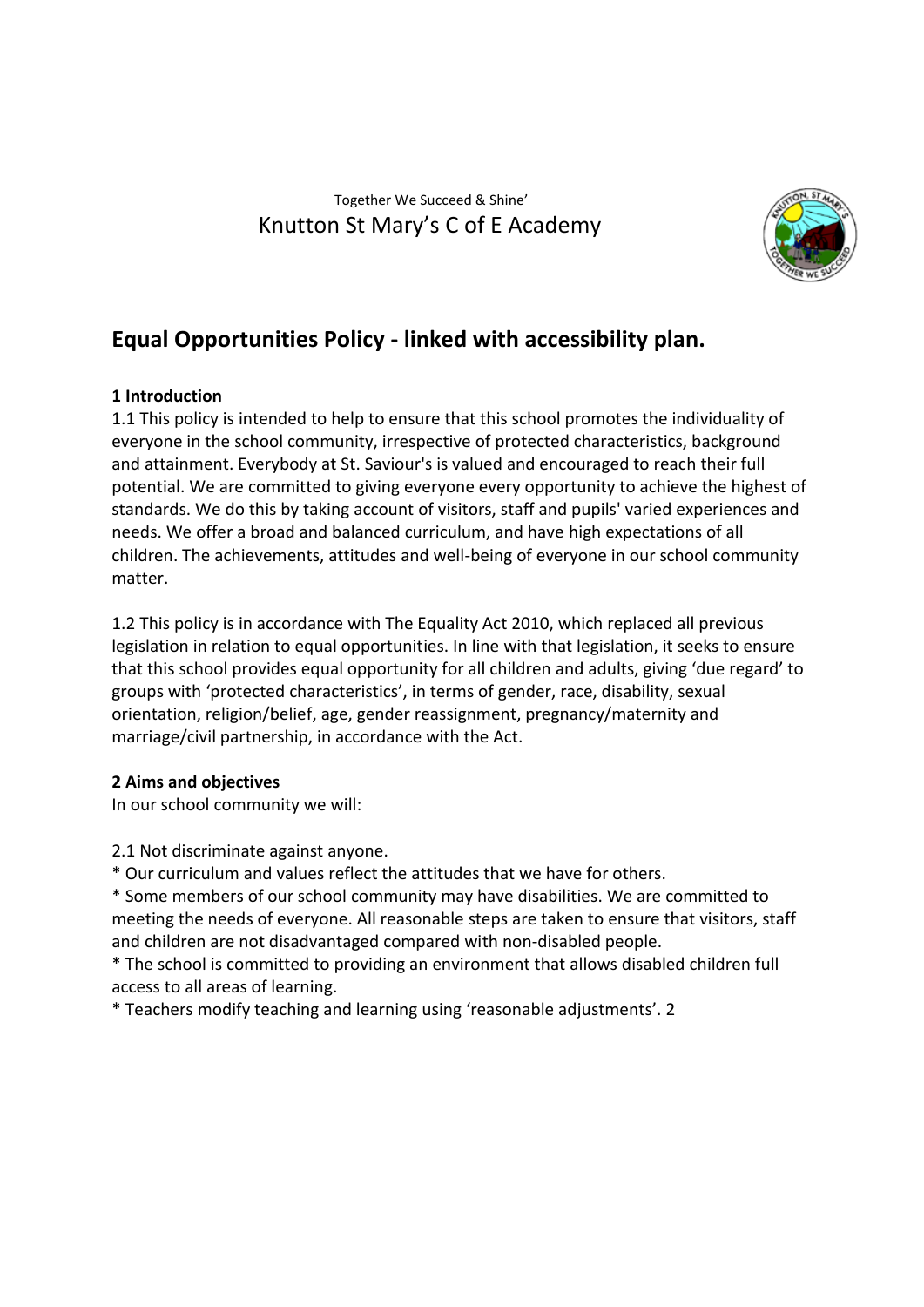\* We value everyone in the school community, celebrating the individuality and cultural diversity of the community centred on our school.

\* We are committed to seeing all individuals and groups of pupils making the best progress possible in our school.

\* We also seek to ensure that policies designed to improve the attainment of different groups do not do so at the expense of others.

2.2 Strive to eliminate all forms of discrimination, harassment and victimisation \* We do not tolerate any forms of discrimination, harassment or victimisation. Should an incident occur, we will deal with it in accordance with school procedures.

2.3 Challenge personal prejudice and stereotypical views whenever they occur.

2.4 Constantly strive to remove any forms of indirect discrimination that may form barriers.

2.5 Promote equality of opportunity

\*We seek to ensure that all pupils have equal access to the full range of educational opportunities provided by the school.

\*It is the right of all pupils to receive the best education the school can provide, with access to all educational activities organised by the school.

\*We ensure that all recruitment, employment, promotion and training systems are fair to all, and provide opportunities for everyone.

2.6 Promote good relationships between everyone

\*We promote the principle of fairness and justice for all through the education that we provide in our school. We recognise that doing this may entail treating some members of the community differently.

2.7 We endeavour to make our school welcoming.

\* All visitors, staff and children are made to feel valued and shown respect. 3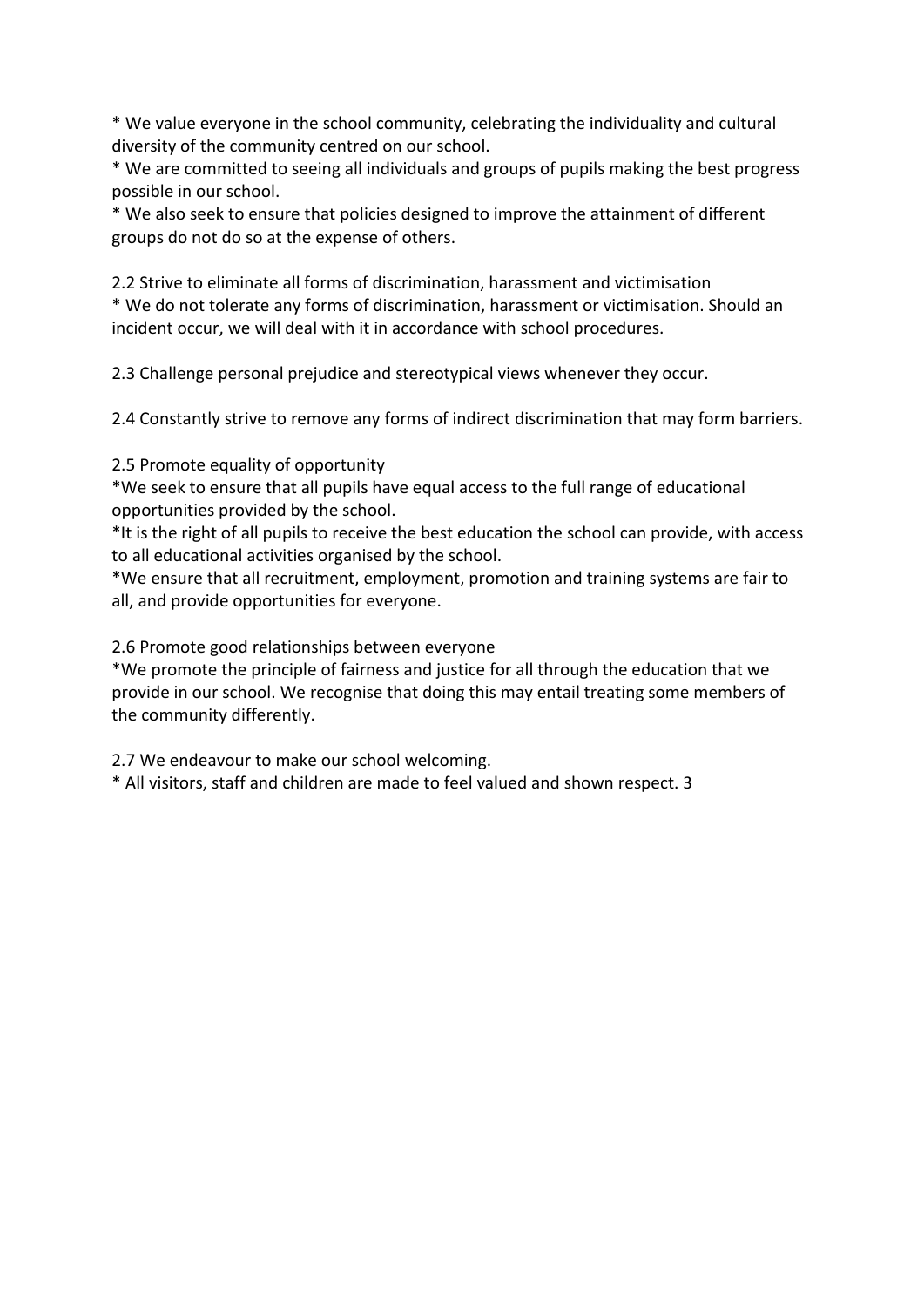#### **3 The role of governors**

3.1 In this policy statement, the governing board has set out its commitment to equal opportunities, and it will continue to do all it can to ensure that all members of the school community are treated both fairly and equally.

3.2 The governing board collects, analyses and evaluates a range of school data. They check that all pupils are making the best possible progress, and that no group of pupils is underachieving. To do this, they monitor:

Admissions; Attainment; Exclusions; Behaviour patterns; Parents' and pupils' questionnaires.

3.3 The governing board seeks to ensure that people from the 'protected groups' as defined by The Equality Act 2010 (see section 1.2 above) are not discriminated against when applying for jobs at our school.

3.4 The governors welcome all applications to join the school.

3.5 The governing board ensures that no child is discriminated against whilst in our school on account of their sex, religion or race. So, for example, all children have access to the full range of the curriculum, and regulations regarding school uniform will be applied equally to boys and girls. If a child's religion has a bearing on school uniform, then the school will deal with each case sensitively, and with respect for the child's cultural traditions.

#### **4 The role of the Principal**

4.1 It is the Principal's role to implement the school's policy on equal opportunities, and they are supported by the governing board in so doing.

4.2 It is the Principal's role to make sure that all staff are aware of the school policy on equal opportunities, and that teachers apply these guidelines fairly in all situations.

4.3 The Principal ensures that all appointments panels give due regard to this policy, so that no one is discriminated against.

4.4 The Principal promotes the principle of equal opportunity when developing the curriculum, and in providing opportunities for training.

4.5 The Principal promotes respect for other people in all aspects of school life.

4.6 The Principal views all incidents of discrimination, harassment and victimisation, with due concern.

#### **5 The role of staff**

5.1 Staff recognise their own prejudices, but strive to ensure that all pupils are treated fairly and with respect.